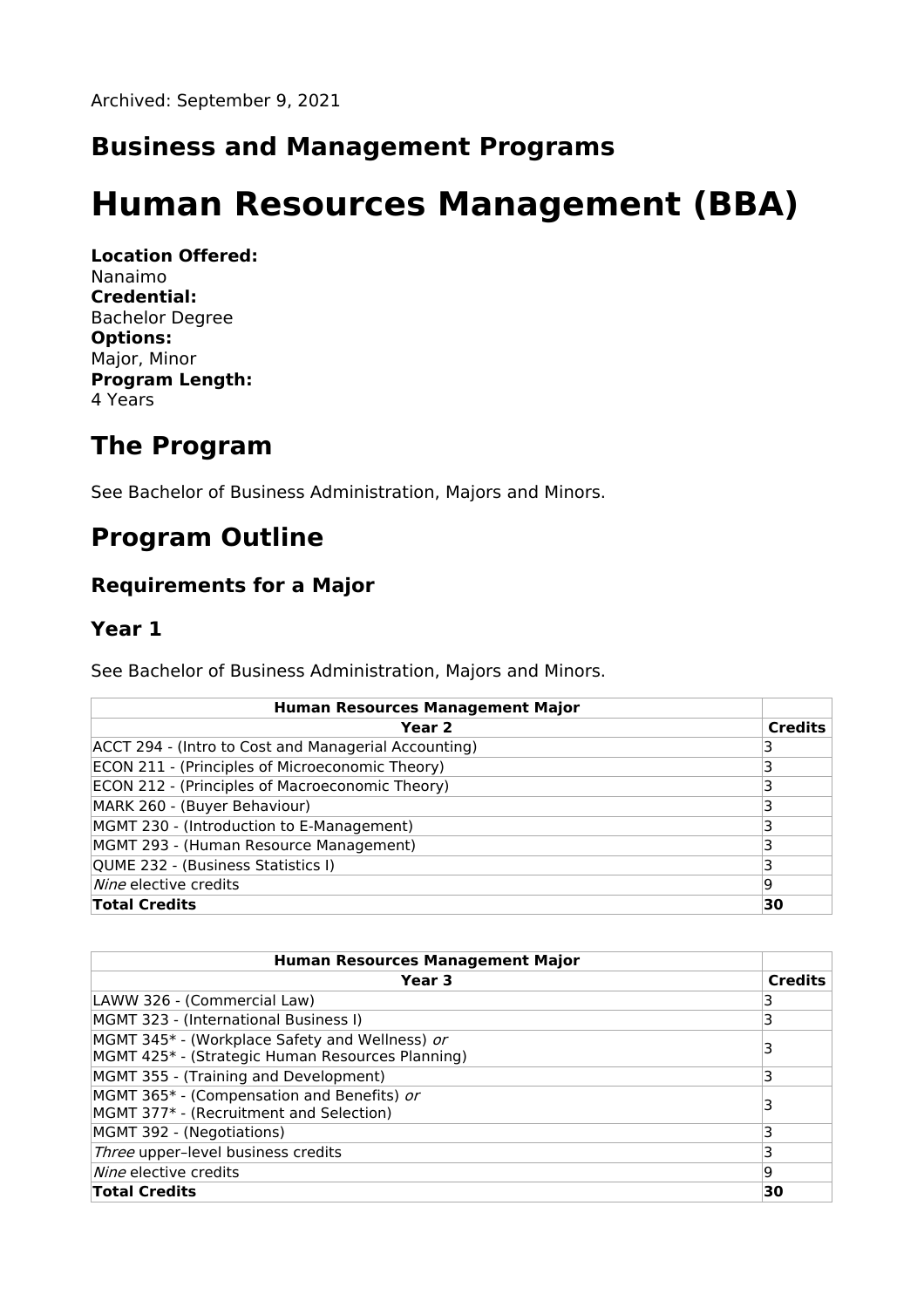| <b>Human Resources Management Major</b>                                                                   |                |
|-----------------------------------------------------------------------------------------------------------|----------------|
| Year 4                                                                                                    | <b>Credits</b> |
| MGMT 345* - (Workplace Safety and Wellness) or<br>MGMT 425* - (Strategic Human Resources Planning)        | 3              |
| MGMT 365* - (Compensation and Benefits) or<br>MGMT 377* - (Recruitment and Selection)                     |                |
| MGMT 485 - (Labour and Employee Relations)                                                                | 3              |
| MGMT 491 - (Senior Project) or<br>MGMT 499 - (Business Internship) or<br>Six upper-level business credits | 6              |
| MGMT 496 - (Strategic Management Issues)                                                                  | 3              |
| Three upper-level business credits                                                                        | 3              |
| Three upper-level elective credits                                                                        | 3              |
| <i>Six</i> elective credits                                                                               | 6              |
| <b>Total Credits</b>                                                                                      | 30             |

#### \* Offered every other year

**Note:** Total institutional requirement to graduate, 120 credits.

### **Requirements for a Minor**

| Vaar                                                |  |
|-----------------------------------------------------|--|
| <b>MGMT</b><br>(Human Resource Management)<br>293 - |  |

| Years 3 and 4                                        | <b>Credits</b> |
|------------------------------------------------------|----------------|
| Elective Options:                                    |                |
| MGMT 345 - (Workplace Safety and Wellness)           |                |
| MGMT 355 - (Training and Development)                |                |
| MGMT 365 - (Compensation and Benefits)               |                |
| MGMT 377 - (Recruitment and Selection)               |                |
| MGMT 392 - (Negotiations)                            |                |
| MGMT 396 - (International Human Resource Management) | 18             |
| MGMT 392 - (Negotiations)                            |                |
| ECON 350 - (Labour Economics)                        |                |
| MGMT 425 - (Strategic Human Resources Planning)      |                |
| MGMT 460 - (Business-Government Relations)           |                |
| MGMT 485 - (Labour and Employee Relations)           |                |
| *MGMT 491 - (Senior Project) or                      |                |
| MGMT 499 - (Business Internship)                     |                |
| <b>Total Program Credits</b>                         | 21             |

\* With permission of Department

**Note:** A total of 18 elective credits chosen from select Management and Economics courses numbered 300-499, as listed in Year 3 and Year 4. The number of credits in